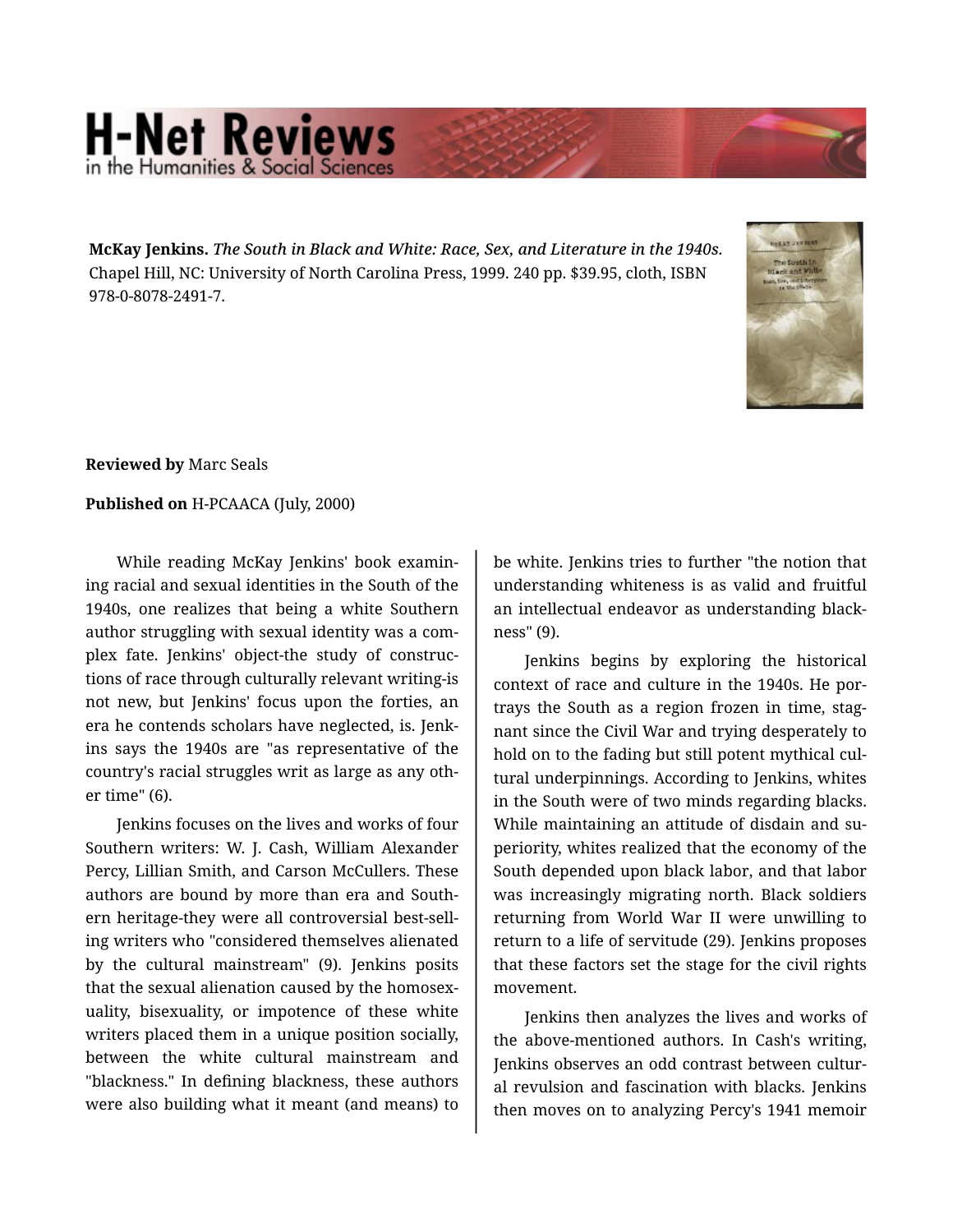*Lanterns on the Levee*. He draws a contrast be‐ tween Percy's outward racially progressive atti‐ tude and his choice of words and phrases that ro‐ manticize and mythologize the old Southern aris‐ tocracy. Jenkins next addresses the writing of Smith. Smith represents much of Jenkins' thesisshe is white and thus represents the establish‐ ment, but she is also a woman and a lesbian. This makes her doubly "Other." If Cash and Percy are somewhere between whiteness and blackness, then Smith is even more so. The text takes its strangest turn when Jenkins addresses the early writings of McCullers, whose novels are also full of freak shows, carnivals, and prisons-populated by the ultimate Others. McCullers was not just iso‐ lated sexually, but also racially; when it became known that she had the temerity to allow blacks to visit her apartment, no white person would so‐ cialize with her (157).

It is in his conclusion that Jenkins makes the freshest arguments, arguing that scholars have re‐ lied too heavily on black texts to "shoulder the burden of race theory and race history" in Ameri‐ ca (185). Because of the racial construction that depends upon the use of the other race as a sort of mirror, we share a common and intertwined his‐ tory. This is a thought-provoking book. Jenkins is a skilled writer, and it is difficult to put *The South in Black and White* aside for long. Its ideas are haunting. Jenkins forces the reader to look within and to examine our nation's often disturbing his‐ tory.

Copyright (c) 2000 by H-Net, all rights re‐ served. This work may be copied for non-profit educational use if proper credit is given to the au‐ thor and the list. For other permission, please con‐ tact H-Net@h-net.msu.edu.

If there is additional discussion of this review, you may access it through the network, at <https://networks.h-net.org/h-pcaaca>